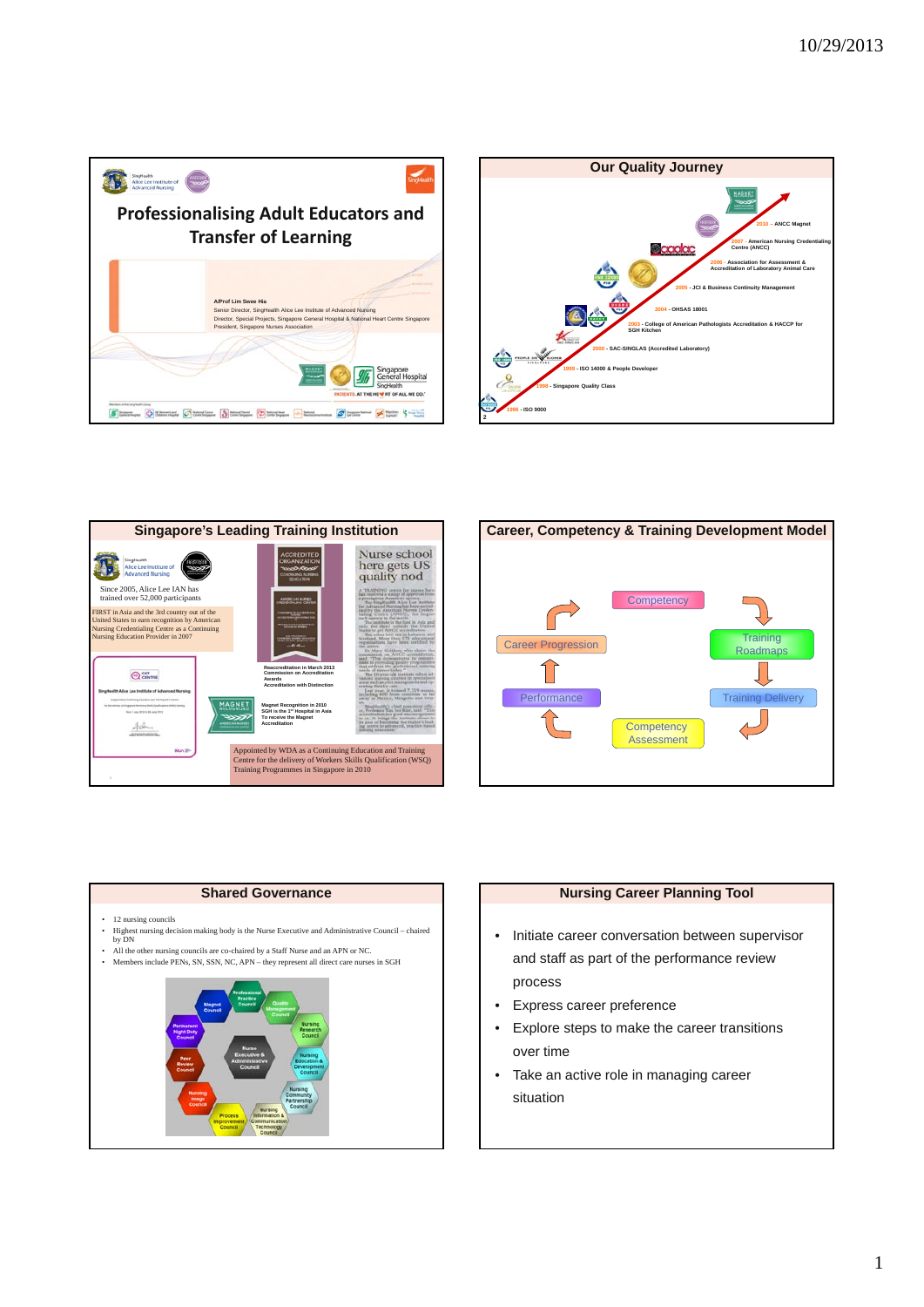



| Training Programmes for (WSQ) HCAs, PCAs & PSCs |                         |                                                                 |  |
|-------------------------------------------------|-------------------------|-----------------------------------------------------------------|--|
|                                                 |                         |                                                                 |  |
|                                                 | No.                     | Course                                                          |  |
|                                                 | 1                       | Cert in Healthcare Support (Nursing Care)                       |  |
|                                                 | $\overline{\mathbf{2}}$ | Cert in Healthcare Support (Sterilization Services)             |  |
|                                                 | 3                       | Higher Cert in Healthcare Support (Nursing Care)                |  |
|                                                 | 4                       | <b>Higher Cert in Healthcare Support (Operating</b><br>Theatre) |  |
|                                                 | 5                       | <b>Higher Cert in HCS (Sterilization Services)</b>              |  |
|                                                 | 6                       | Higher Cert in Healthcare Support (Admin Support)               |  |
|                                                 | 7                       | Adv Cert in Healthcare Support (Nursing Care)                   |  |
|                                                 | 8                       | Adv Cert in Healthcare Support (Operating Theatre)              |  |
|                                                 | 9                       | Adv Cert in HCS (Sterilization Services)                        |  |
|                                                 | 10                      | Adv Cert in Healthcare Support (Admin Support)                  |  |
|                                                 |                         |                                                                 |  |

#### **Nursing Training Programmes**

**Clinical Nursing Courses for Registered Nurses**

Foundation Programme<br>
Foundation Programmes<br>
EGCs Interpretation Awareness<br>
Basic EGG Interpretation (Part 1)<br>
Basic EGG Interpretation (Part 1)<br>
TI Training Programmes<br>
Administration of Medicine Intravenously<br>
Preceptors CPR + Automated External Defibriliation Course<br>Life Support Course For Nurses Course<br>Neonatal Resuscitation Workshop<br>Clinical Teaching Course for Clinical Instructors<br>Qualitative Methods in Health Research<br>Continuous Renal **Clinical Nursing Courses for Enrolled Nurses** 

Foundation Programmes **BCLS**<br>**ECG** Interpretation Aware ECG Interpretation Awareness ECG Interpretation Course (Part I ) Venepuncture & Peripheral Cannulation Diabetic Nursing Course (Level 1) Asthma Management Course Preceptorship Skills Course Cardiac Nursing Course for Enrolled Nurses SEN Training Programme Senior Enrolled Nurse Developmental Programme

#### **Return-to-Nursing Programme for RNs & ENs**

- This curriculum is designed for Return to Nursing (RTN) Course for Registered Nurse (RN) and Enrolled Nurse (EN) to help him/her develop his/her roles and become more confident and competent in their clinical role after being away from nursing for a while.
- It aims to reinforce the need for these nurses to develop clinical skills for their professional learning and personal development

#### **Resident Nurse Training Programme**

The Resident Nurse Programme is for Registered Nurses in selected speciality areas:

- Colorectal Surgery
- Urology Orthopaedics General Surgery Cardiothoracic
- 
- 
- Cardiology The Resident Nurses took on expanded job scopes in patient care delivery.
- 

#### **Role Expansion Includes:**

- Collaborating with medical doctors in patient care
- History taking / clerking
- Physical examination / assessment
- Ordering of investigations according to protocols
- Performing selected medical procedures per protocol
- Daily ward rounds, post-op review • Communicate with patient/family on plan of care; discharge planning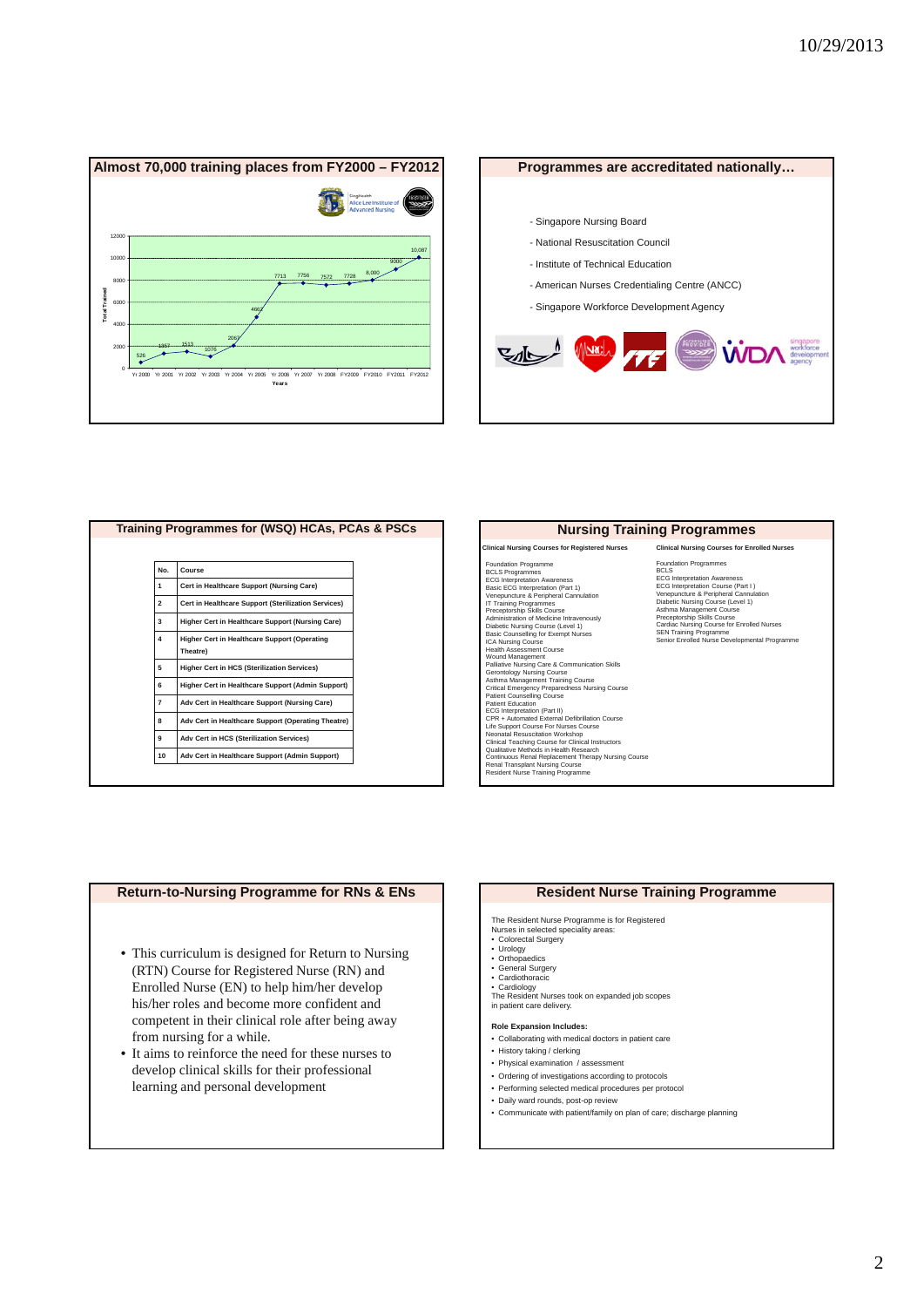# **Upgrading Programmes Attended by Our Nurse Educators Memorandum of Understanding**

**Program for Educators in the Health Professions**  Harvard Macy, Harvard Medical School, USA **A System Approach to Assessment in Health Science Education** 

Harvard Medical University, USA

**WISER Preceptor Program** Pittsburg, USA.

**24th Annual National Forum on Quality Improvement in Healthcare** Orlando, USA

**AMEE 2013 Conference** Prague, Czech Republic

**ANCC's 7<sup>th</sup> Annual Symposium on Continuing Nursing Education<br>Boston, USA** 

**NETNEP, 4th International Nurse Education Conference**  Baltimore, USA

Some of our recent MOU Partners

- Shiyan Taihe Hospital, China
- Curtin University, Australia
- Shanghai Ruijin United Medical System, China

Sharing of Nursing Best Practices Across SingHealth Institutions

#### **Reduce Distractions During Medication Rounds**

#### Previous Situation

- Nurses distracted during medication rounds med errors
- Main distractions requests, phone calls and enquires

#### Now

• Medication vest – reduced distractions by 66%

# **Property Bag**

#### Previous situation

• Nurse has to count property every shift

Now

- Property bag that is tamper proof, opaque, and contains a serial number
- No longer need to count